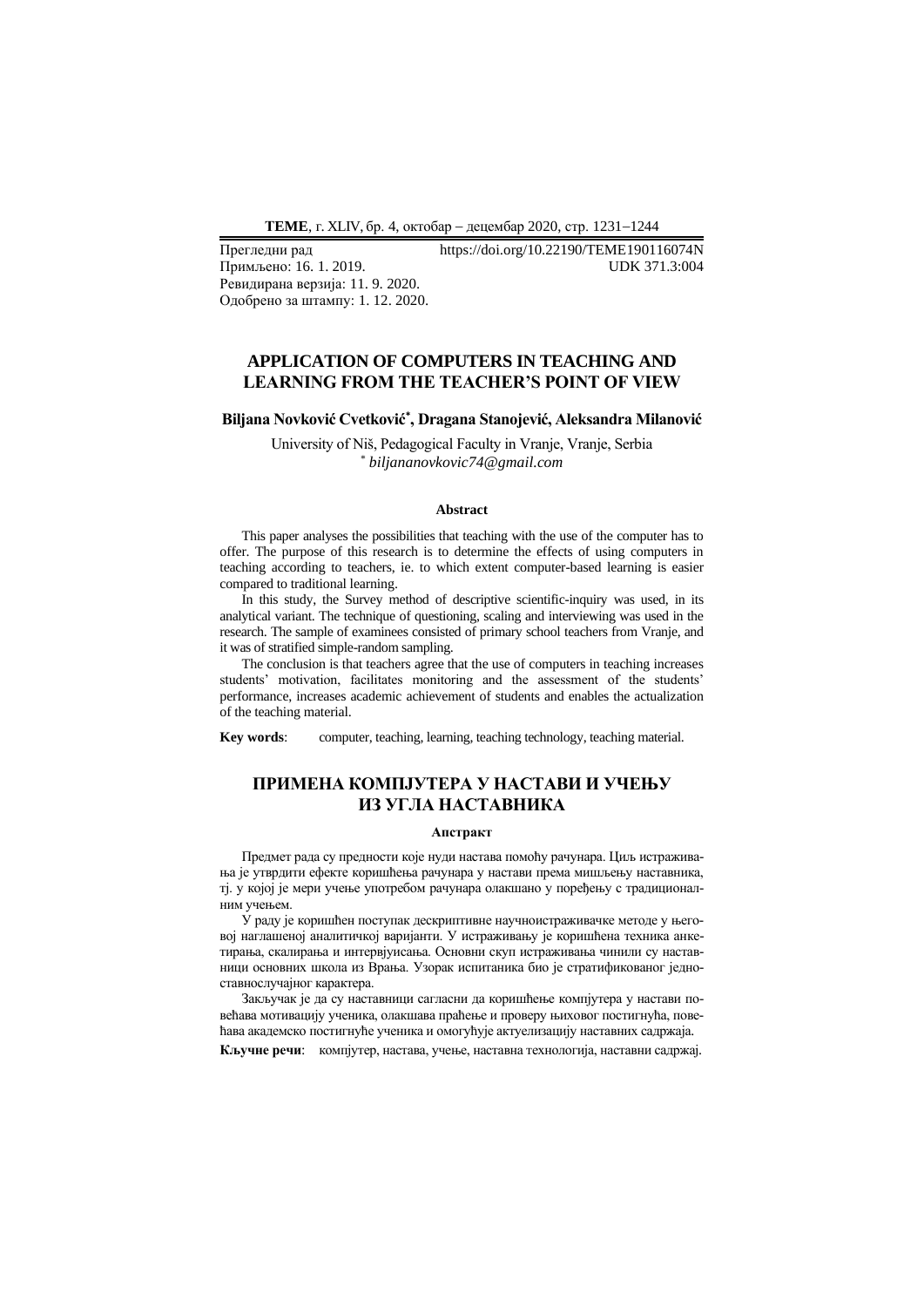## *INTRODUCTION*

The contemporary teaching process cannot be considered as such without the use of computer technology, i.e. without the use of computer in teaching, which has various functions in the educational process: the subject of studying, as a tool in the teaching process, the component of pedagogical management system, the component of the management of the educational facility, as a tool in the scientific-pedagogical field.

Various studies about the use of computers in teaching indicate positive attitudes of teachers toward the use of computers (Keengve & Onchvari, 2008; Voogt, 2010; Martinovic & Zhang, 2012; Linberg et al, 2016; Baş, Kubiatko & Sünbül, 2016). However, certain studies have shown that despite the increase of ICT, teachers have been using computers in teaching only at the elementary level (Wachira & Keengwe, 2011; Barak 2014). In the studies 'Are students ready for a technology rich world' (OECD, 2004), 'The Becta Review' (Becta, 2006), 'Benchmarking Access and Use of ICT in European Schools' (Empirica, 2006) it is pointed out that the computer is the most used ICT in teaching. In his study, Sipila (2014) encountered gendered-based differences in use of computers in teaching. ICILS – international educational research (Braš-Roth, Markočić-Dekanić & Ružić, 2014) pointed out positive attitude toward use of computer in teaching, as well as differences among attitudes of older and younger teachers. Younger teachers show a more positive attitude than the older ones. A study on attitudes toward teachers' and students' use of ICT in teaching process (Džigurski, Simić, Marković, Šćepanović, 2013) indicated a significantly more positive attitude toward the use of computers among younger teachers. Another study (Andevski, Vidaković, Arsenijevič, 2014) shows that 80% of teachers are using computers in teaching, and yet another (Lindberg, Olofsson, & Fransson, 2016) shows that the use of computers provides time and space flexibility which is why the computer has been used in teaching.

# *COMPUTER IN TEACHING PROCESS*

Computers open new and vast opportunities for the improvement of the educational process, and partake in numerous important roles: posing questions, evaluating students' answers, providing feedback, evaluating students' progress, presenting information, enabling corrective instructions, summarizing key points, the storing of records and data, raising issues, manipulating data.

In traditional education, students mostly communicate with the teacher and use textbooks, which are the two main sources of information that regulate their activity. By using a computer program, a student is personnally interacting with large number of people engaged with the same. In that manner, the didactic process becomes a multidisciplinary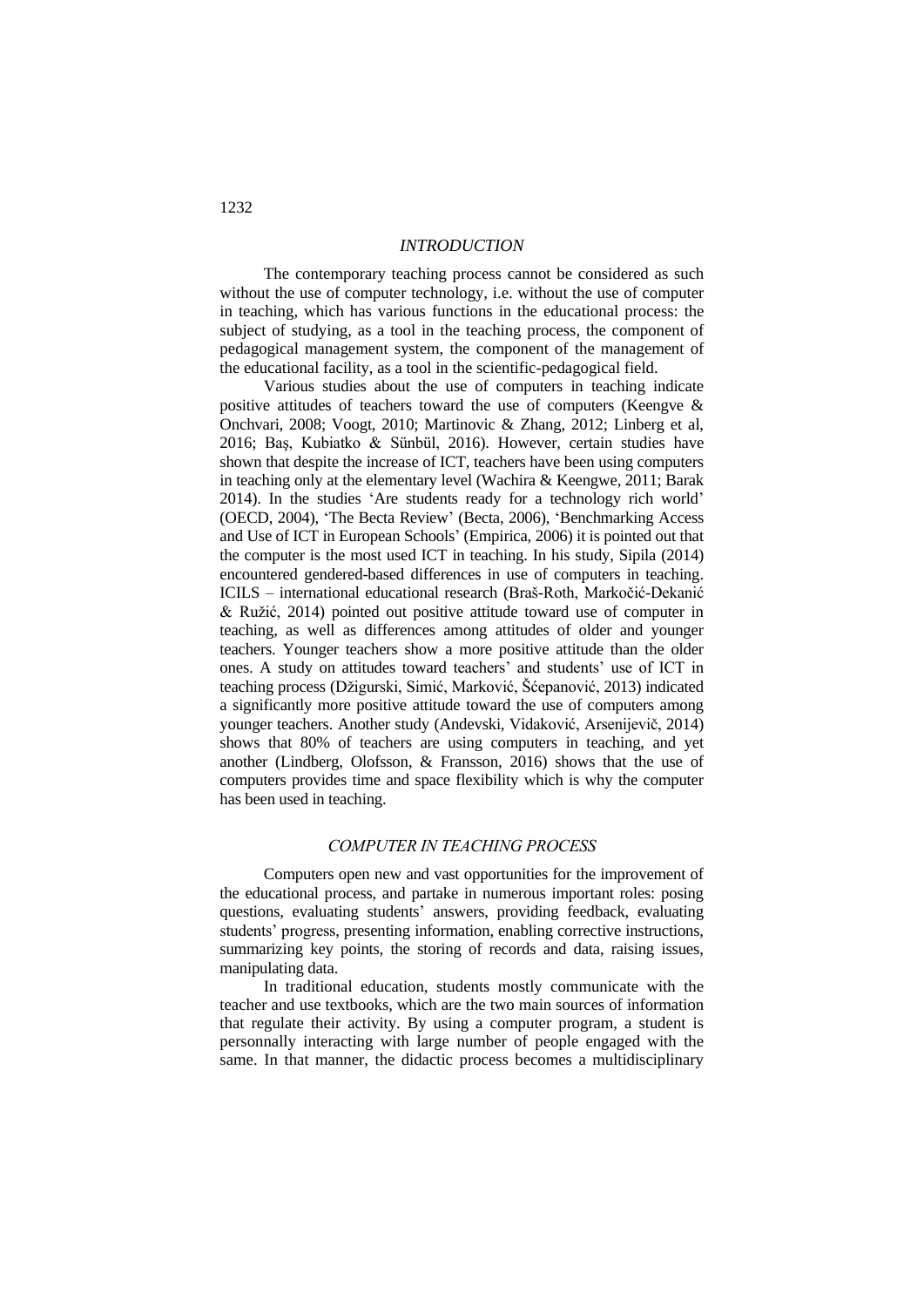one, involving a multitude of persons. Such a process is essentially accelerated via telecommunication networks. Contrary to traditional education, where the student follows one path of events with the simple elaboration of events and a unique view of the world (that is being presented to a student), by using computer programs, dealing with various sources of information, the student is familiarized with many different, often contradictory attitudes and opinions.

What is raised as the most significant issue is the problem of teachers' competence to apply new information technologies in the teaching process, such as electronic mail, DVDs, multimedia systems etc. It is necessary to reorganize the forms of teaching process, through larger individual and collective participation and engagement of students in practical and laboratory research, and wider application of individual activities. The aforementioned would compel society and pedagogues to accept the necessity for changing the educational paradigm. The aim should be that students stop passively receiving the presented facts, laws, concepts, attitudes, and more frequently be in a situation to independently solve problem-based tasks. The introduction of new information technology into the teaching process leads to thorough change of the teachers' functions, which will be, along with the students', becoming more and more focused on exploring, programing, organizing and consulting.

New teaching technologies are neither, nor can they be, a complete negation of the existing practice, they cannot be promoted on the ruins of verified values, but through the creative synthesis of the existing and new teaching technologies (Vasilijević, 2017).

Developed countries continue to introduce multimedia computer technology in schools, which enables the unification of text, sound, video and graphic display, and animation within the computer system, thus creating the language of modeling of virtual reality. The use of virtual reality (integrative techonologies that create an illusion of reality in computer simulated environments, by means of universality of program tools and diversity of technical mechanisms, and enable user's active aprticipation in it) in educational process creates an effect of active engagement which enables the changing of a complete system of teaching and learning. There is a possibility that various information materials are provided to the student, through his immediate contact with studied topics and situations, and the possiblity of projecting educational situations in which the student can accept some solutions and opt for certain activities.

As technology continues to bring changes in education, institutions for the improvement of teachers' computer competency skills should develop incentives for facilitating of introduction of the role of new technologies in education and provide the possibility for experimenting with the new practice in order to further integrate technology into processes of teaching and learning (Hu, Gong, Lai & Leung, 2018).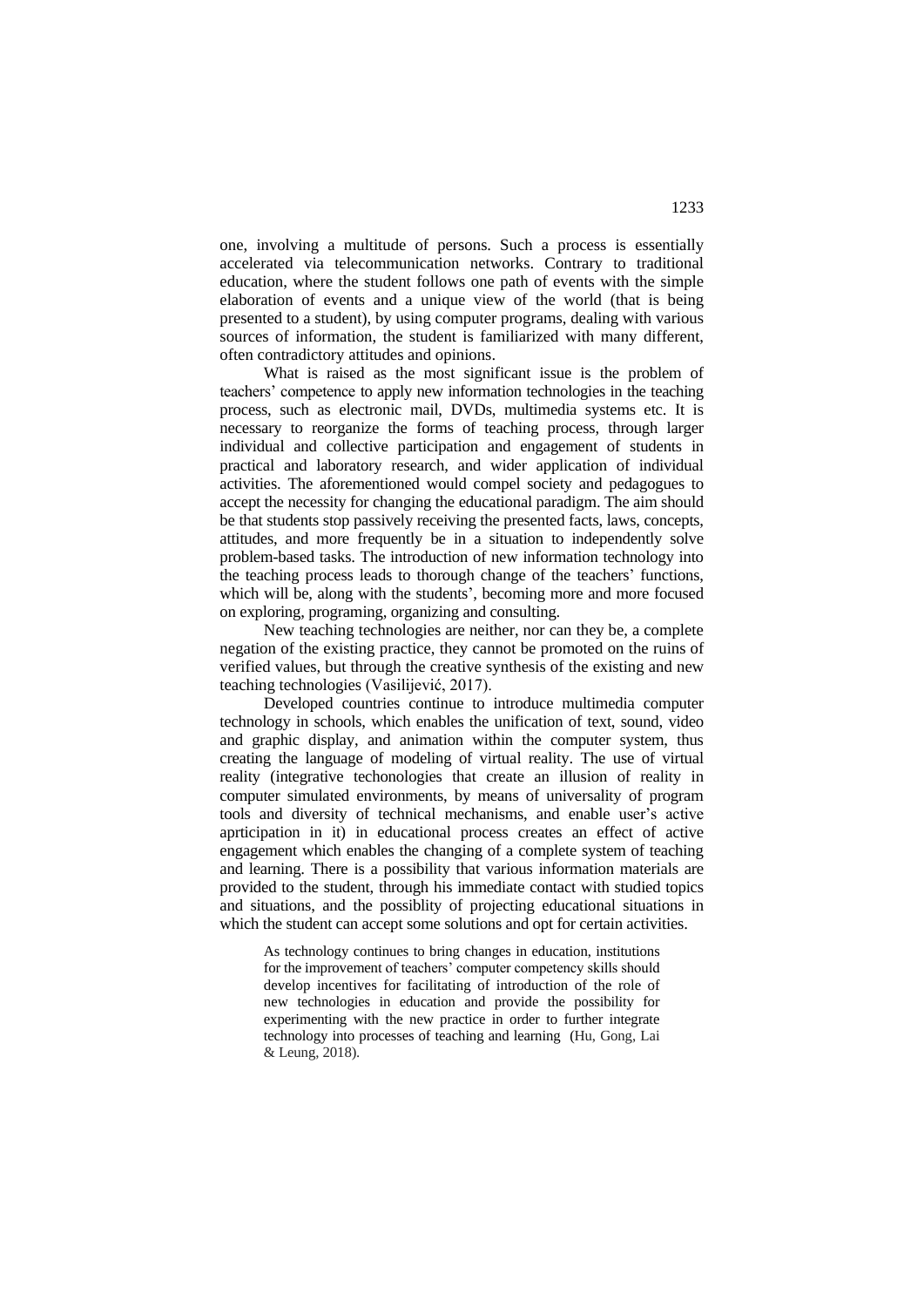## *Computer-aided Learning*

If computer-based teaching is organized starting from its specificities and possibilities, it cannot be observed only as instrumentally-technological or oversaturated with information sources on which the foundation the pedagogical intrumentarium is based on. It is time to raise the issue of changing education goals that would be harmonized with information civilization. The entire educational system should be based on principles of informatization. Information technologies should become means of support in the teaching process in all types of schools. Information society enables easier access to data and information, therefore schools should teach and capacitate each student to collect, select, classify and use this information.

Learning aided by computer technologies has, according to Mandić, three basic components: computer-aided learning, computer-aided research and long-distance learning (Mandić, 2010, p.123). Computer-aided research presents rather suitable grounds for achieving interaction between the student and computer, which makes teaching itself more transparent, dynamic and more interesting, since it engages more senses in the cognitive process. Advantages of such learning are individual acquiring of knowledge, constant feedback and the monitoring of progress and assessment of the student's performance. Computer programs direct the student toward using other didactic media as well. Three-dimensional virtual reality achieved through educational software raises the learner's inner motivation and interest. Computer-aided research enables educational facilities to theoretically explore literature of various fields, and, moreover, it is successfully practiced in the empirical explorations by using appropriate statistical software, having in mind that nowadays almost all of significant books, papers, studies and anthologies from professional meetings are being converted into digital editions and uploaded on the Internet. Long-distance learning, with the help of computers, telecommunications and cable television, enables that instead of people, information and ideas are travelling in a time, space and costefficient manner, and such learning also allows that lecturers be the most prominent experts.

Mandić points out several forms of learning with the use of the computer a) at the same time and at the same place, b) at the same time in different places, c) at different time period and at the same place, d) at different time period and in different place (Mandić, 2010, p.57).

The basic charactersitics of learning at the same time and at the same place are: teaching is common for all students in the class and is performed in a classroom or office; such form of computer teaching is efficient if being realized in multimedia classrooms equipped with a multimedia teacher's desk, closets for the teaching material and projector canvas screen. Learning in different places and at the same time is put into realization through teleconferences with the help of a computer and camera which record the leacturer, and students who are in different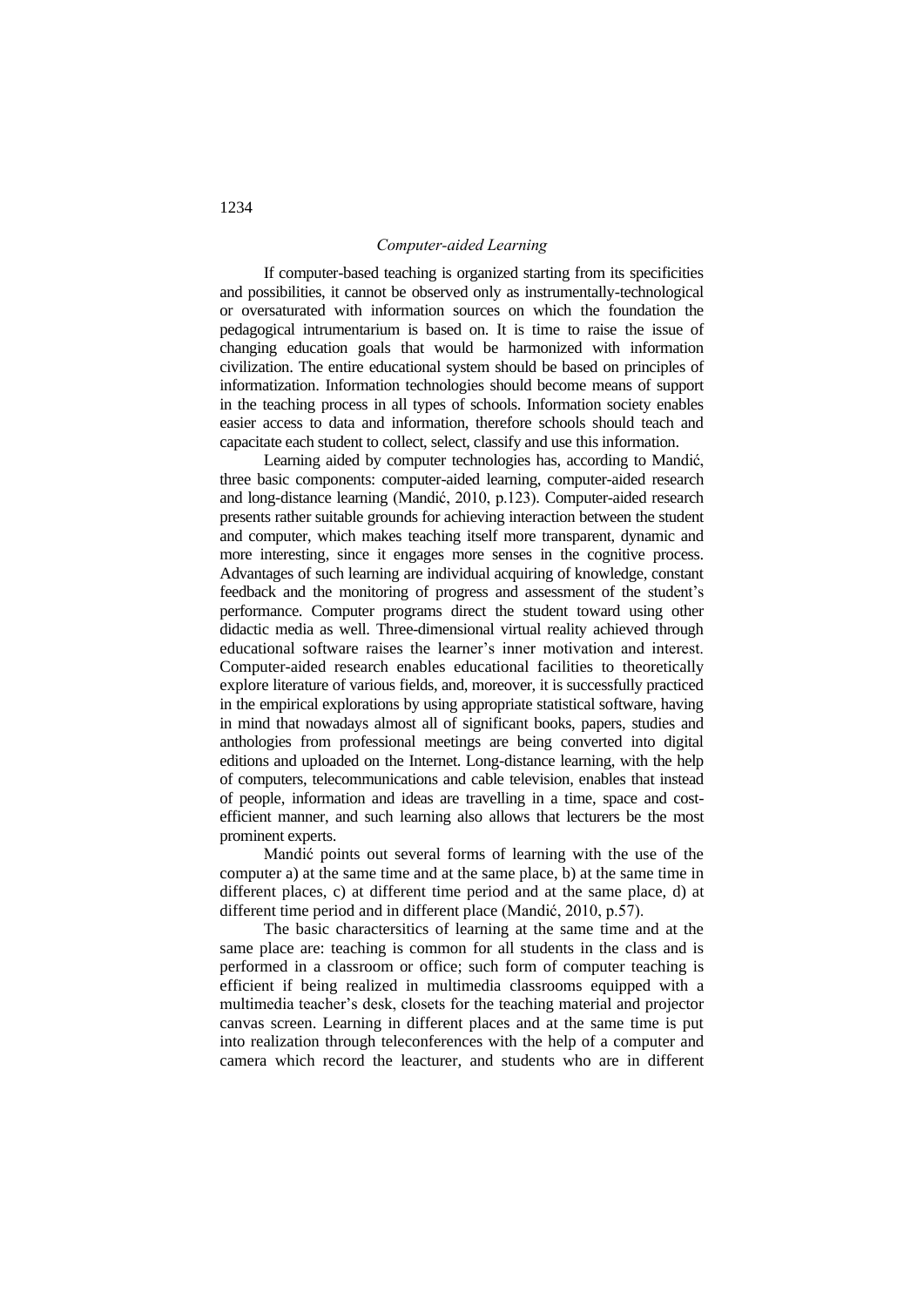locations. Sound is being transmitted via microphones and speakers. Teleconferences are form of synchronous exchange of messages and information between geographically distant indiviuals and groups, by which time and money are saved. Learning at different time periods and at the same place is possible to be organized if the school is equipped with moden media center. Students from the same location, if unable to attend lectures, learn at the period of time most suitable for each of them. Learning via the computer at different time periods and in differ places is the most complex one. It is distinctive for the fact that students follow the lecture in their apartments, asking explanations from the physically remote teacher, who provides information, and students evaluate themselves as to whether they learnt the teaching material or not. The user receives audio-visual information from remote geographical location at a place of his selection. Such information can be saved and used by the user when the class is over. This is the case of asynchronous communication.

#### *METHODS*

The subject of this research was to examine the impact of computers on the teaching process and learning. The purpose of this research is to determine the effects of using computers in teaching according to teachers, i.e. to which extent computer-based learning is easier compared to traditional learning. Considering everything mentioned earlier, the tasks of the research were set as follows: to identify the differences in the teachers' attitudes about using computers in the teaching process in relation to gender and years of work.

The research started from the general hypothesis that teachers perceive and emphasize the key benefits of computer-based teaching over traditional teaching, and from the sub-hypothesis that there is no statistically significant difference in teachers' attitudes in relation to gender and years of service.

In this study, the survey method of descriptive scientific-inquiry was used, in its analytical variant. That method implies the use of various instruments for collecting adata, and afterwards for their thorough analysis and detection of cause and effect relationships. By using such a method, empirical data of attitudes and opinions of teachers was collected. The complexity of the subject of the study required the use of various research instruments for data collection. The technique of questioning, scaling and interviewing was used in the research. The following instrument was used: Scale EŠ-1, Questionnnare for teachers about their attitudes and opinions regarding use of computers in teaching. Methods used for statistical processing of data were – measures of central tendency: artithmetic mean (M), Variability measures: standard deviation (SD), Frequency analysis, single-factor ANOVA. Main sample (population) comprised of 320 teachers of primary schools on the territory of the Pčinja District. The examinee sample was of stratified simple random sampling.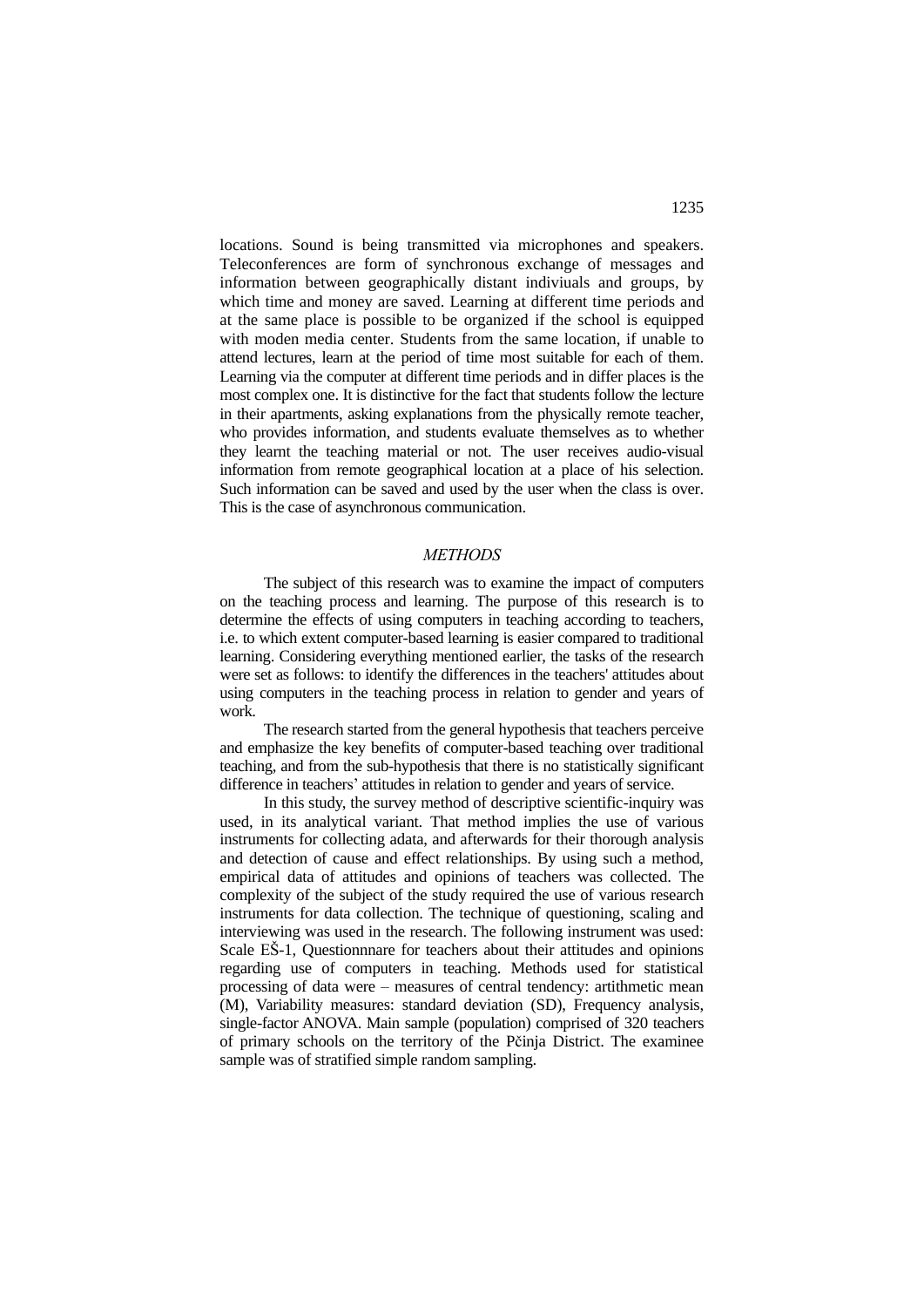## *RESULTS AND DISCUSSION*

Within the hypothesis the examinees (teachers) point out important features of teaching with the help of computers. It is assumed that there is significant level of the same opinion among teachers regarding teaching with the use of computers; therefore, descriptive statistic values have been evaluated for each of the total of 12 indicators that the EŠ questionnaire contained. In that manner, data about basic tendencies of answers of the sample of examinees were obtained, as well as the level of mutual concurrence among the examinees. The basic indicatiors for the use of the computer in teaching were obtained by the analysis of selective sources. Results related to attitudes and opinions of examinees on indicators of teaching with the use of computers are presented in table 1.

Table 1. Descriptive statistics values for scale of examinees EŠ-1

| Indicators                                                                                                                      | М     |                | Min Max SD | Sk                            | Ku | $K-S$ | p |
|---------------------------------------------------------------------------------------------------------------------------------|-------|----------------|------------|-------------------------------|----|-------|---|
| Computer helps students to understand<br>abstract contents                                                                      | 3,96  | $\overline{2}$ | 5          | $0,85$ -0,32 -0,76 3,04 0,00  |    |       |   |
| Computer helps teachers to develop the<br>curriculum                                                                            | 18,98 | 11             | 24         | 2,89 -0,63 -0,15 2,15 0,00    |    |       |   |
| Computer helps in finding multimedia<br>teaching material                                                                       | 15,31 | 8              | 20         | 2,78 -0,58 -0,33 2,30 0,00    |    |       |   |
| Use of computer in process of learning<br>makes students more motivated                                                         | 34,33 | 15             | 65         | 5,99 -0,59 6,76 2,12 0,00     |    |       |   |
| Use of computer enables actualization of<br>teaching materials                                                                  | 19,38 | 9              | 24         | 2,82 -0,87 0,88 2,01 0,00     |    |       |   |
| Use of computer facilitates monitoring<br>and assessment of students' performance                                               | 22,13 | 10             | 28         | 3,56 -0,76 0,78 1,71 0,01     |    |       |   |
| Use of computer in teaching process<br>provides larger possibilities for students' 11,34 4<br>participation in learning process |       |                |            | 15 2,21 -0,70 0,17 2,06 0,00  |    |       |   |
| Use of computer makes teaching more<br>interesting                                                                              | 11,30 | 5              | 15         | 2,11 -0,68 0,29 1,97 0,00     |    |       |   |
| Use of computer increases academic<br>achievements of students                                                                  | 19,86 | 14             |            | 25 2,62 -0,13 -0,56 1,31 0,07 |    |       |   |
| Use of computer in teaching makes<br>communication more functional                                                              | 11,36 | 6              | 15         | 2,17 -0,53 -0,24 1,84 0,00    |    |       |   |
| By using computer, learning process<br>becomes more flexible                                                                    | 11,64 | 3              | 15         | 2,37 -1,10 1,29 2,56 0,00     |    |       |   |
| Computer simplifies access to<br>information                                                                                    | 11,46 | 5              | 15         | 2,05 -0,80 0,61 2,36 0,00     |    |       |   |

M – Arithmetic mean, R – Range of values (Max-Min), SD – Standard deviation, Ku – Kurtosis, Sq – Skewness, K-S – Kolmogorov–Smirnov test, p – level of statistical significance

The first thing that can be noticed in the table 1 is the fact that arithmetic mean values for all scales are closer to the upper than to lower limit of obtained range of values. That fact clearly suggests that values are systematically moved towards the part of the scale with higher values, and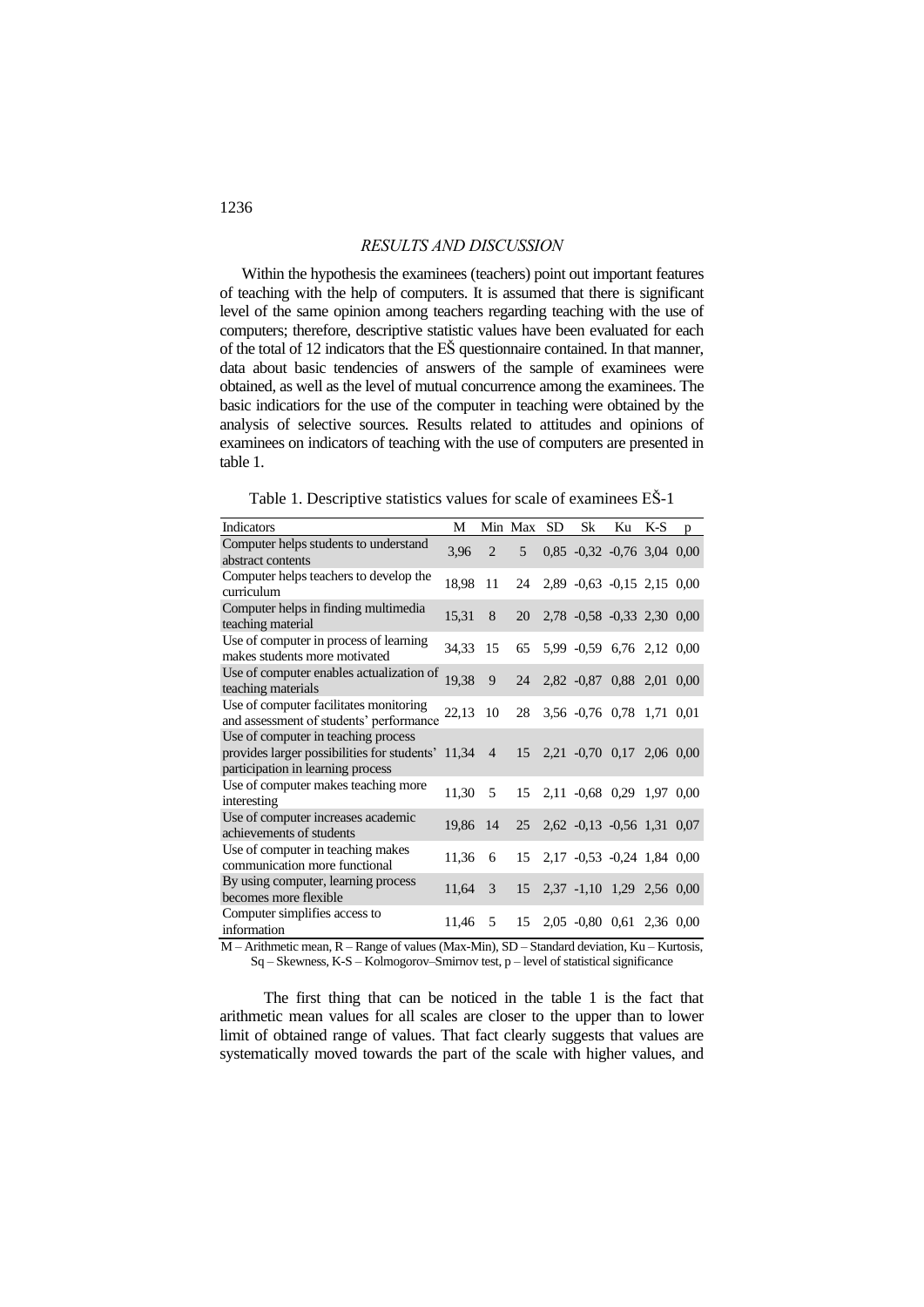we have to stress that the presented arithmentic means have rather different values for 12 different scales. However, the number of items per scale is significantly different, thus by no means the values of arithemtic means of different scales should be compared, but only the behaviour of the value within each separate scale. Therefore, the first observed conclusion is that the arithmetic means of the obtained values are moved towards the part of scale with higher values. In practical terms, teachers agree that the presented statements give connotations on the use of computers in the teaching process.

The observed shifting of the distribution of values towards the higher scores is another addition to the previous statement. All Skewness values have a negative sign which indicates that most of the examinees achieved values higher than the arithmetic mean. That is also shown by Kurtosis values. Vertical deviation from regular distribution is in this case shown through an observation that examinees mostly agree that the use of computer in the process of learning makes students more motivated (Ku $= 6,76$ ). The values of the Kolmogorov–Smirnov test were applied to check if these are normal distributions of values or our distributions of values devatied from the usual ones. All of obtained values are statistically significant on value 0,01 which points out the fact that they do not deviate from normal distrubution.

The teachers' opinion that the use of computers in teaching increases motivation of students (Torff & Tirotta, 2010) has value of M=34,33. She and Lee claim that "use of computers in teaching can significantly increase motivation of students, since modern teaching materials are more apparent, interesting and alluring, and therefore are more effective in attracting students' attention. Images, sounds, animations, hypertext are often much more interesting than teacher's monologue" (She & Lee, 2008, p.729). The use of computers facilitates the monitoring and assessment of students' performance (Džigurski et al, 2013) with value of M=22,13. "There is optimal individualization of student's work, progress of learning and increased performance largely depends from student's knowledge and abilities, and at any time student knows what he had and what he had not learned, what mistakes he has made and how to correct those errors" (Arsović, 2006, p.570). Teachers consider that the use of computers in teaching would increase the academic achievement of students (Mercier & Higgins, 2013) with M=19,86. The use of computers enables the actualization of teaching materials (Džigurski et al., 2013) has value of M=19,38. Use of computers enabled overcoming of similar problems related to the curriculum. (Džigurski, 2013; Liu, Hasson, Barnett & Zhang, 2011; Agrawal & Mittal, 2018) has value of M=18,98. Teachers recognize the finding of multimedia teaching material, M=15,31, as one of possibilities of computer uses. Multimedia software enables the browsing of relevant data base and finding of solutions for certain problems, tasks, answers to questions and similar issues, but at the same time possibility to in parallel enable students to check accuracy of their answers. The possibility of students'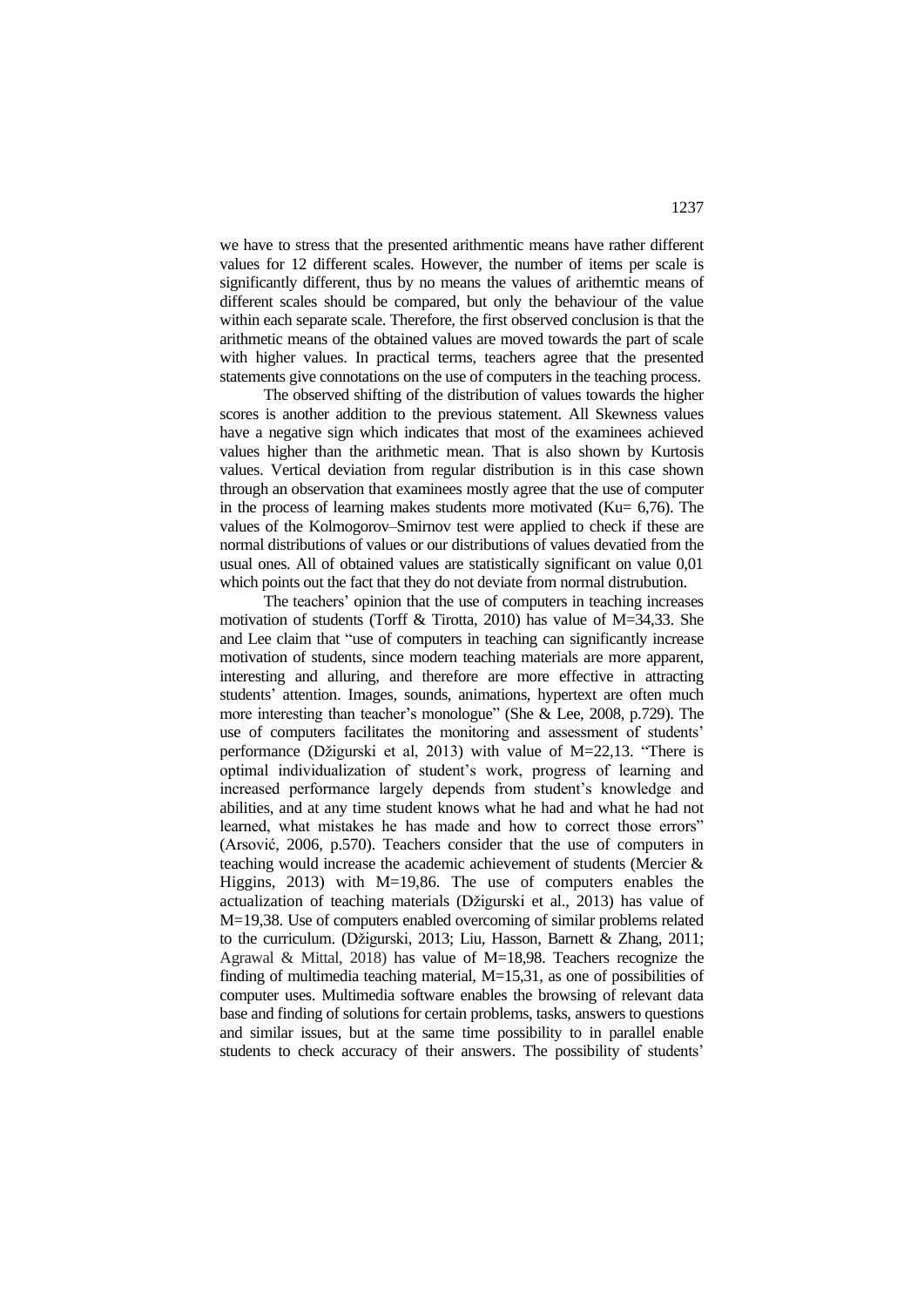active participation in the processes of learning can significantly influence their interests and efficiency of learning (Chi, 2009; Džigurski et al., 2013).

On the penultimate position are statements: use of computers in teaching makes communication more functional, with use of computers, the learning process becomes more flexible, the computer makes access to information easier, use of computers makes teaching more interesting, and on the last place with value of M=3,96 is a statement that computers help students to understand abstract notions.

#### *Influence of Difference in Gender on the Attitudes of the Examinees*

We also inquired whether there are differences in attitudes of examinees with regard to the independent variable of examinees by gender. Results are presented in table 2.

| Indicators                                          | Gender            | M     | SD   | SE M | t         | p         |
|-----------------------------------------------------|-------------------|-------|------|------|-----------|-----------|
| Computer helps students to understand abstract      | Male              | 4,08  | 0.91 | 0,10 |           | 1,56 0,12 |
| contents                                            | Female            | 3.89  | 0,82 | 0,07 |           |           |
| Computer helps teachers to develop the              | Male              | 19,13 | 2,90 | 0.33 |           | 0,58 0,56 |
| curriculum                                          | Female            | 18,89 | 2,89 | 0,26 |           |           |
| Computer helps in finding multimedia teaching       | Male              | 15.42 | 3,11 | 0,36 |           | 0,43 0,67 |
| material                                            | Female 15,25      |       | 2,57 | 0,23 |           |           |
| Use of computer in process of learning makes        | Male              | 34,39 | 5,44 | 0,62 |           | 0,11 0,91 |
| students more motivated                             | Female 34,30      |       | 6.33 | 0.57 |           |           |
| Use of computer enables actualization of            | Male              | 19,45 | 3,03 | 0.35 |           | 0,25 0,80 |
| teaching materials                                  | Female 19,34      |       | 2,70 | 0,24 |           |           |
| Use of computer facilitates monitoring and          | Male              | 22,79 | 3,40 | 0.39 |           |           |
| assessment of students' performance                 | Female 21,72      |       | 3,60 | 0.33 | 2,07 0,04 |           |
| Use of computer in teaching process provides        | Male              | 11,61 | 2,43 | 0,28 |           |           |
| larger possibilities for students' participation in | Female 11,18 2,06 |       |      | 0,19 |           | 1,32 0,19 |
| learning process                                    |                   |       |      |      |           |           |
| Use of computer makes teaching more                 | Male              | 11,58 | 2,06 | 0,24 |           | 1,46 0,15 |
| interesting                                         | Female 11,13      |       | 2,12 | 0,19 |           |           |
| Use of computer increases academic                  | Male              | 19,95 | 2,04 | 0.23 | 0,38 0,71 |           |
| achievements of students                            | Female 19,80      |       | 2,93 | 0,26 |           |           |
| Use of computer in teaching makes                   | Male              | 11,42 | 2,11 | 0,24 |           | 0,29 0,77 |
| communication more functional                       | Female 11,33      |       | 2,22 | 0,20 |           |           |
| By using computer, learning process becomes         | Male              | 11,79 | 2,36 | 0,27 | 0,72 0,48 |           |
| more flexible                                       | Female 11,54      |       | 2.39 | 0,22 |           |           |
|                                                     | Male              | 11,89 | 2,09 | 0,24 |           | 2,36 0,02 |
| Computer simplifies access to information           | Female 11,20      |       | 1,98 | 0,18 |           |           |

*Table 2. Descriptive statistic values and t-test by gender*

In the testing of this auxilliary hypothesis, t-test for independent samples was applied, for each of the 12 evaluated indicators of teaching with the use of the computer. The obtained data show that there are statistically significant differences at only two features of teaching, i.e. Use of computer facilitates monitoring and assessment of students' performance, which is statistically significant among males (M=22,79) rather than females

### 1238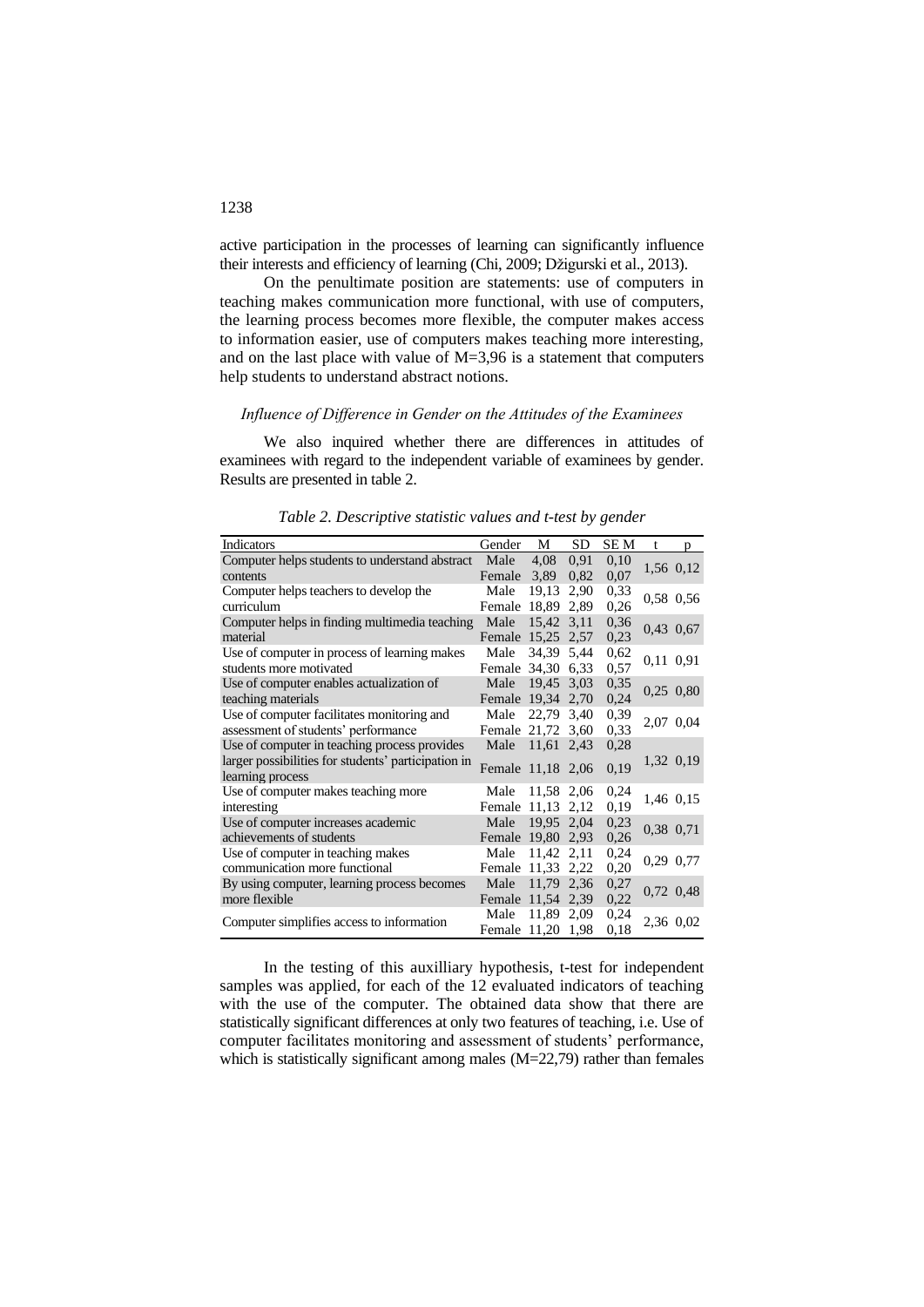(M=21,72), as well as the feature - Computer simplifies access to information - where examinees of male gender have average value of M=11,89 and females M=11,20. In both cases, statistically significant difference of 0,05 was obtained. It is important to note that this conclusion does not indicate that female examinees do not consider these two features important, but that male examinees are pointing out their importance and significance for successful teaching. Some studies show that there are gender-based differences regarding the use of computers in teaching (Schiler, 2003; Tondeur, Valcke & Van Braak, 2008; Alazam, Bakar, Hamzah & Asmiran, 2012; Džigurski et al., 2013; Sipila, 2014; Braš Roth et al., 2014) while some studies show that there are no gender differences related to the use of computers in teaching (Cavas, Cavas, Karaoglan & Kısla, 2009; Rana, 2012).

Based on tested differences it can be concluded that within the hypothesis, male and female examinees, generally speaking, do not have statistically significant differences with regard to attitudes and opinions on the sample of examinees of our study. Differences between examinees, based on their gender, were noticed only at two indicators, nevertheless only in strength of positive values which male examinees have toward those two features (Use of computer facilitates monitoring and assessment of students' performance and Computer simplifies access to information).

#### *Influence of Years of Service on the Attutudes of the Examinees*

Within the hypothesis, we explored whether years of service are a relevant factor that influences attitudes and opinion of examinees on indicators of teaching with the use of computers. Results are presented in table 3.

Sigle-factor analysis of variance was used in responding to the raised hypothesis. As can be seen in the obtained table, four features of the use of computers in teaching did not show any susceptibility to years of service. Those features are: Use of computer enables actualization of teaching materials*,* Use of computer facilitates monitoring and assessment of students' performance, Use of computer makes teaching more interesting, Use of computer in teaching makes communication more functional*.* Hence, regardless of teachers' years of service, these four features are always as equally important.

On the other hand, it was established that other eight indicators of the use of computer in teaching are susceptible to the length of years of service. Namely, arithmetic means are constantly the highest in the category of teachers with up to 10 years of service, and the lowest among the category of teachers with years of service of more than 30 years. This basically indicates that there is certain difference of opinion between examinees who are at the beginning of their careers and those teachers who are at the end of their years of service, which was also confirmed in other studies (Empirica, 2006; Cavas et al., 2009; Rana, 2012; Alazam et al., 2012; Džigurski et al., 2013; Braš Roth et al., 2014).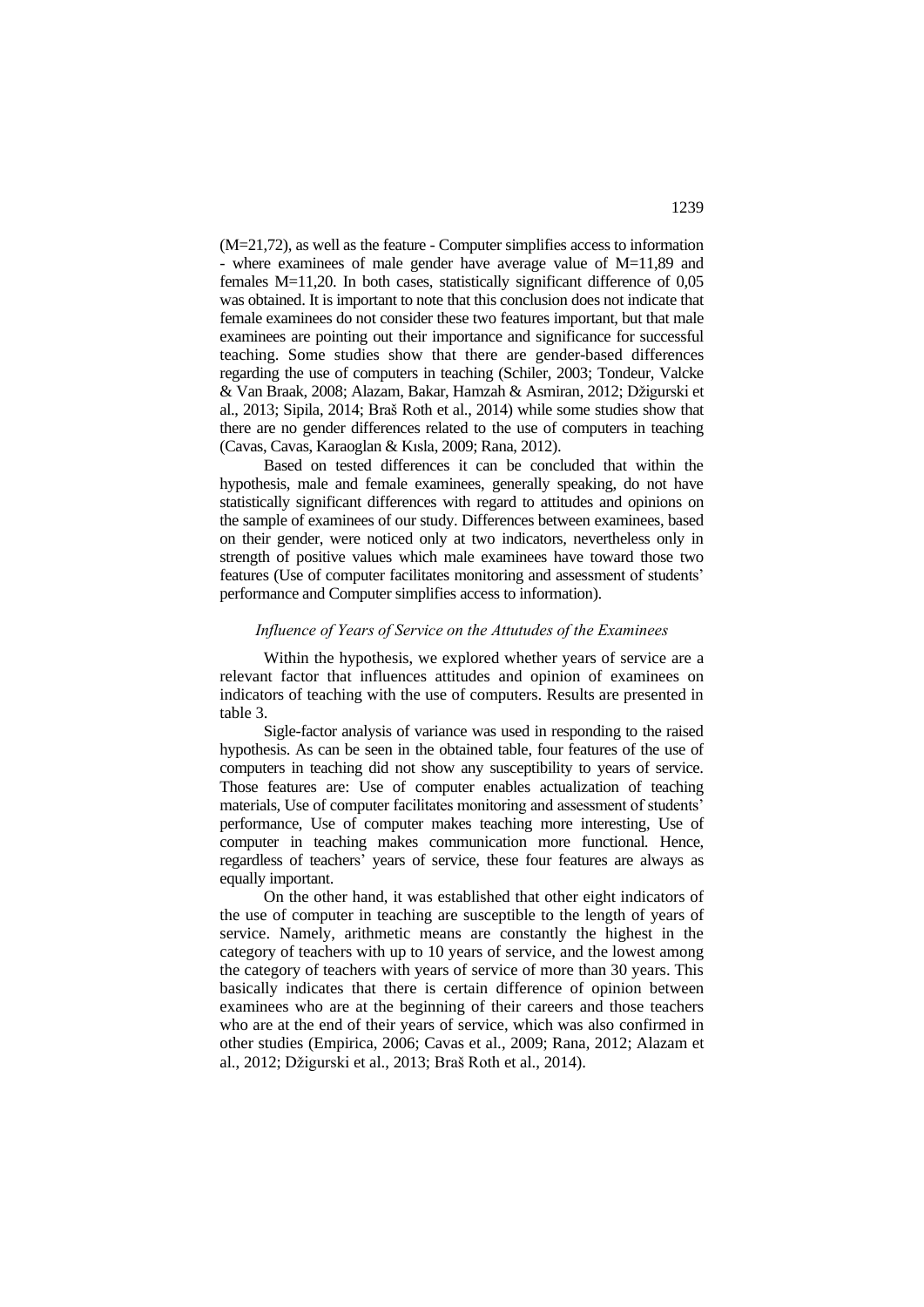| Indicators                                        | Years of service | M     | SD   | F    | p    |
|---------------------------------------------------|------------------|-------|------|------|------|
|                                                   | $-10$            | 4,13  | 0,80 |      |      |
| Computer helps students<br>to understand abstract | $11 - 20$        | 3,86  | 0,88 | 1,56 | 0,20 |
| contents                                          | $21 - 30$        | 4,00  | 0,78 |      |      |
|                                                   | $31 -$           | 3,75  | 1,00 |      |      |
|                                                   | $-10$            | 19,16 | 2,66 |      |      |
| Computer helps                                    | $11 - 20$        | 19,14 | 2,91 | 0,88 | 0,45 |
| teachers to develop the<br>curriculum             | $21 - 30$        | 18,71 | 3,24 |      |      |
|                                                   | $31 -$           | 18,00 | 2,92 |      |      |
|                                                   | $-10$            | 15,65 | 2,61 |      |      |
| Computer helps in<br>finding multimedia           | $11 - 20$        | 15,28 | 2,76 | 2,80 | 0,04 |
| teaching material                                 | $21 - 30$        | 15,65 | 3,03 |      |      |
|                                                   | $31 -$           | 13,50 | 2,53 |      |      |
| Use of computer in                                | $-10$            | 35,19 | 7,69 |      |      |
| process of learning                               | $11 - 20$        | 34,07 | 4,59 |      |      |
| makes students more                               | $21 - 30$        | 34,29 | 4,69 | 0,98 | 0,40 |
| motivated                                         | $31 -$           | 32,50 | 7,48 |      |      |
|                                                   | $-10$            | 20,16 | 2,31 |      |      |
| Use of computer                                   | $11 - 20$        | 18,98 | 2,77 |      |      |
| enables actualization of                          | $21 - 30$        | 20,06 | 2,16 | 6,77 | 0,00 |
| teaching materials                                | $31 -$           | 17,13 | 4,43 |      |      |
| Use of computer                                   | $-10$            | 22,97 | 3,32 |      |      |
| facilitates monitoring                            | $11 - 20$        | 22,30 | 3,43 |      |      |
| and assessment of                                 | $21 - 30$        | 21,53 | 3,04 | 5,37 | 0,00 |
| students' performance                             | $31 -$           | 19,25 | 4,61 |      |      |
| Use of computer in                                | $-10$            | 11,84 | 1,95 |      |      |
| teaching process provides                         | $11 - 20$        | 11,05 | 2,08 |      |      |
| larger possibilities for                          | $21 - 30$        | 11,82 | 2,10 | 4,25 | 0,01 |
| students' participation in                        | $31 -$           | 10,00 | 3,27 |      |      |
| learning process                                  |                  |       |      |      |      |
|                                                   | $-10$            | 12,13 | 1,81 |      |      |
| Use of computer makes                             | $11 - 20$        | 11,12 | 1,92 |      |      |
| teaching more                                     | $21 - 30$        | 10,88 | 2,63 | 6,38 | 0,00 |
| interesting                                       | $31 -$           | 10,00 | 1,93 |      |      |
| Use of computer                                   | $-10$            | 20,26 | 2,26 |      |      |
| increases academic                                | $11 - 20$        | 19,91 | 2,82 |      |      |
| achievements of                                   | $21 - 30$        | 19,47 | 2,18 | 1,51 | 0,21 |
| students                                          | $31 -$           | 18,88 | 3,40 |      |      |
| Use of computer in                                | $-10$            | 12,23 | 1,59 |      |      |
| teaching makes                                    | $11 - 20$        | 11,07 | 2,00 |      |      |
| communication more                                | $21 - 30$        | 11,00 | 2,70 | 5,56 | 0,00 |
| functional                                        | $31 -$           | 10,38 | 2,83 |      |      |
|                                                   | $-10$            | 12,13 | 2,36 |      |      |
| By using computer,                                | $11 - 20$        | 11,74 | 2,08 |      |      |
| learning process                                  | $21 - 30$        | 10,94 | 2,68 | 2,98 | 0,03 |
| becomes more flexible                             | $31 -$           | 10,63 | 2,08 |      |      |
|                                                   | $-10$            | 11,68 | 2,12 |      |      |
| Computer simplifies                               | $11 - 20$        | 11,74 | 1,83 |      |      |
| access to information                             | $21 - 30$        | 10,65 | 2,31 | 3,11 | 0,03 |
|                                                   | $31 -$           | 10,08 | 1,89 |      |      |
|                                                   |                  |       |      |      |      |

*Table 3. Variance analysis with regard to years of service*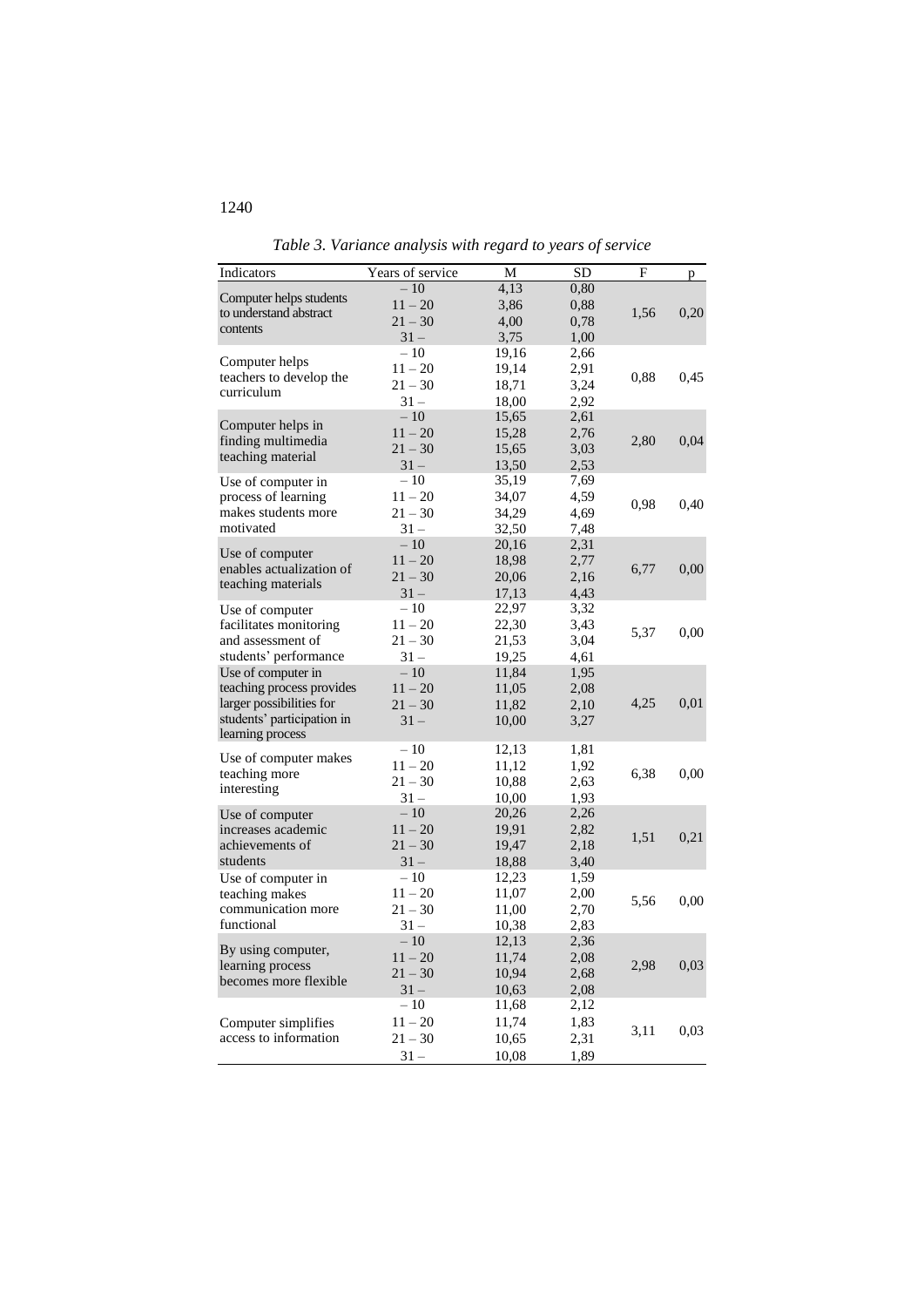From such a standpoint, the hypothesis cannot be accepted because the influence of years of service onto certain indicators of teaching with the use of computers has to be taken into account.

## *CONCLUSION*

It is an indisputable truth that school is affected by socio-economic and technological changes, but it also cannot be denied that, at the same time, it has an effect on those changes by accelerating the development of civilization. Schools are a reflection of society. Weaknesses of schools are the weaknesses of the society. Every country tries to put education and schools on healthy foundations, starting from the notion that knowledge is the key factor of the development of each society, and especially of economy and culture.

In traditional education, a student would be following a singular path of events, receiving a singular explanation of terms and events, acquiring a singular world view, etc. By using computer programs, and encountering various sources of information, the student comes in contact with many different attitudes and contradictory opinions. Students should be helped in chosing proper values.

If teaching with the use of computers is organized with the focus on its specificities and possibilities, it cannot be observed only as instrumentallytechnological or oversaturated with information sources on which foundation the pedagogical intrumentarium is based on. The time has come to raise the question of changing educational goals that would be harmonized with the information civilization. The entire education system should be based on the principles of informatization. Information technology should become the supporting tool for the pedagogical process in all types of schools. Information society enables the easier obtaining of data and information; thus, schools should teach each student to collect, select, classify, process and use information.

In this paper we reached the conclusion that the use of computers in teaching has the largest effect on increasing student motivation and on facilitating the monitoring and assessment of students' performance, and has the least effect on helping students understand abstract content.

Based on tested differences, among male and female examinees, there are generally no statistically significant differences with regard to attitudes and opinion of the group of examinees in total of our study. Differences have been noticed only at two indicators, but only in strength of positive attitudes which male examinees expose toward two features (Use of computer facilitates monitoring and assessment of students' performance and Computer simplifies access to information). Furthemore, there are some differences among examinees at the beginning of their career and those teachers who are closer to retiring.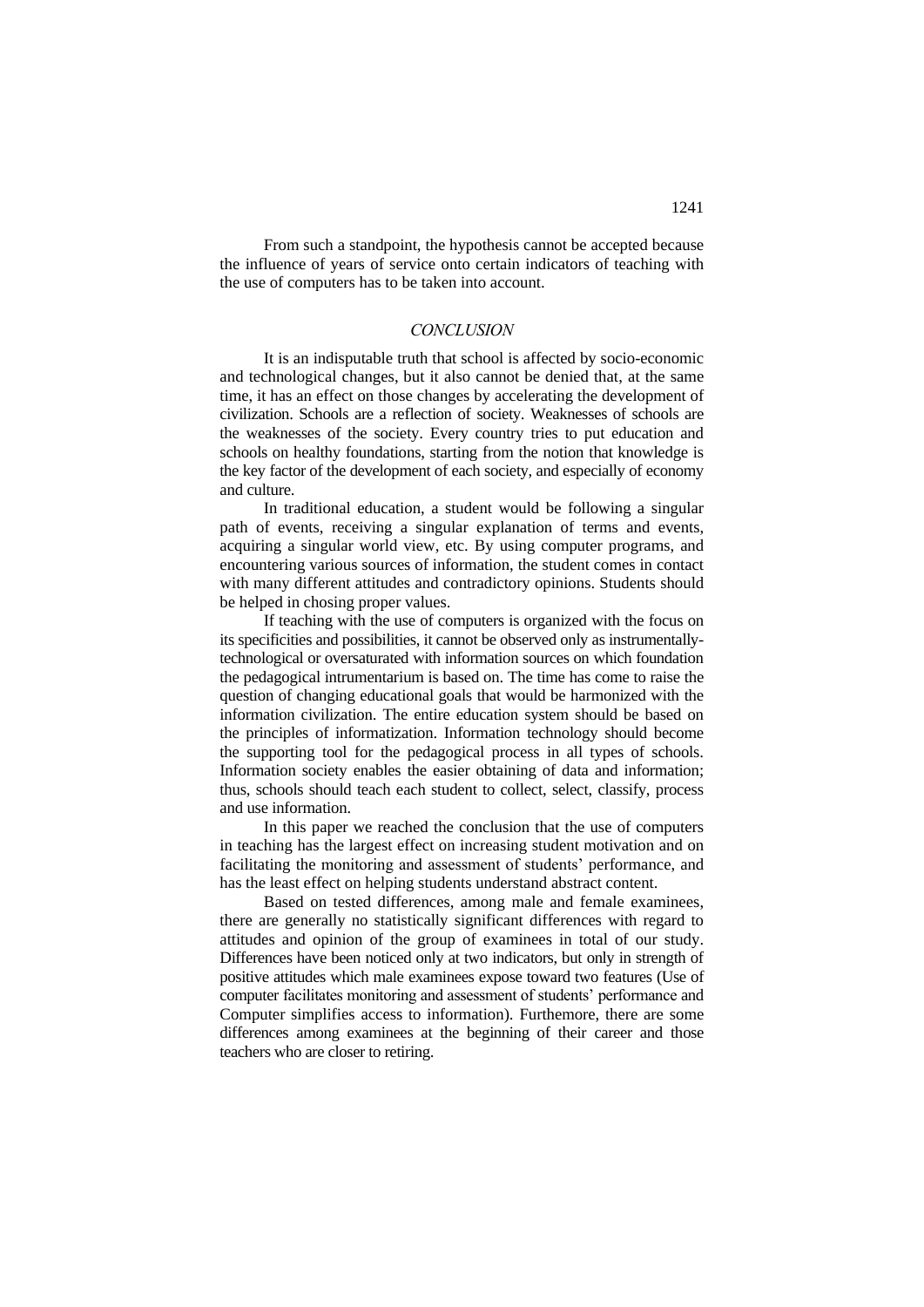Limitations of this work is insufficient computer equipment, unsatisfactory teacher training and their inability to use computers at all times in schools.

#### *REFERENCES*

- Agrawal, A. K., & Mittal, G. K. (2018). The Role of ICT in Higher Education for the 21st Century: ICT as A Change Agent for Education. *Multidisciplinary Higher Education, Research, Dynamics & Concepts: Opportunities & Challenges For Sustainable Development*, 1(1), 76-83.
- Alazam, A., Bakar, A. R., Hamzah, R., & Asmiran, S. (2012). Teachers' ICT skills and ICT integration in the classroom: the case of vocational and technical teachers in Malaysia. *Creative Education*, 3 (suppl.), 70-76. DOI: 10.4236/ce.2012.38B016
- Andevski, M., Vidaković, M., Arsenijevič, O. (2014). Interenet u nastavi i učenju. U: *Zbornik radova sa međunarodne konferencije Univerziteta Singidunum*. [The Internet in teaching and learning*.* In *Proceedings of Singidunum University International Conference*], 368–374. Beograd: Sinteza. doI: 10.15308/SInteZa-2014-368-374
- Arsović, B. (2006). Obrazovni softver u savremenoj nastavi [Educational software in contemporary teaching]. *Pedagoška stvarnost*, 7-8, 568–575.
- Braš-Roth, M., Markočić-Dekanić, A., Ružić, D. (2014). *ICILS 2013. Priprema za život u digitalnom dobu [ICILS 2013. Preparing for the digital age]*. Zagreb: Nacionalni centar za vanjsko vrednovanje obrazovanja – PISA centar.
- Becta (2006). *The Becta Review 2006, Evidence on the progress of ICT in education*. UK: Becta.
- Baş, G., Kubiatko, M., & Sünbül, A. M. (2016). Teachers' perceptions towards ICTs in teaching-learning process: Scale validity and reliability study. *Computers in Human Behavior*, 61, 176-185. https://doi.org/10.1016/j.chb.2016.03.022
- Barak, M. (2014). Closing the gap between attitudes and perceptions about ictenhancedlearning among pre-service STEM teachers. *Journal of Science Education and Technology*, 23(1), 1–14. DOI: 10.1007/s10956-013-9446-8
- Cavas, B., Cavas, P., Karaoglan, B., & Kısla, T. (2009). A study on science teachers' attitudes toward information and communication technologies in education. *Turkish Online Journal of Educational Technology*, 8(2), 20-32.
- Chi, M. T. H. (2009). Active-constructive-interactive: A conceptual framework for differentiating learning activities. *Topics in Cognitive Science*, 1, 73–105. doi: 10.1111/j.1756-8765.2008.01005.x.
- Džigurski, S. Simić, S. Marković, S., Šćepanović, D. (2013). *Istraživanje o upotrebi informaciono-komunikacionih tehnologija u školama u Srbiji*. *[Research on the use of the informational-communicational technologies in Serbian schools]*. Retrieved from [http://socijalnoukljucivanje.gov.rs/wp-content/uploads/2014/06/](http://socijalnoukljucivanje.gov.rs/wp-content/uploads/2014/06/Istrazivanje-o-upotrebi-IKT-u-skolama-u-Srbiji-jun-2013.pdf) [Istrazivanje-o-upotrebi-IKT-u-skolama-u-Srbiji-jun-2013.pdf](http://socijalnoukljucivanje.gov.rs/wp-content/uploads/2014/06/Istrazivanje-o-upotrebi-IKT-u-skolama-u-Srbiji-jun-2013.pdf)
- Empirica, (2006). *Benchmarking Access and Use of ICT in European School. Empirica, 2006*. Retrieved from [http://ec.europa.eu/information\\_society/eeurope /i2010/](http://ec.europa.eu/information_society/eeurope%20/i2010/%20docs/studies/%20final_report_3.pdf)  [docs/studies/ final\\_report\\_3.pdf](http://ec.europa.eu/information_society/eeurope%20/i2010/%20docs/studies/%20final_report_3.pdf)
- Hu, X., Gong, Y., Lai, C., & Leung, F. K. (2018). The relationship between ICT and student literacy in mathematics, reading, and science across 44 countries: A multilevel analysis. Computers & Education, 125, 1-13.
- Keengwe, J., & Onchwari, G. (2008). Computer technology integration and student learning: barriers and promise. *Journal of Science Education and Technology*, 17(6), 560-565. DOI: 10.1007/s10956-008-9123-5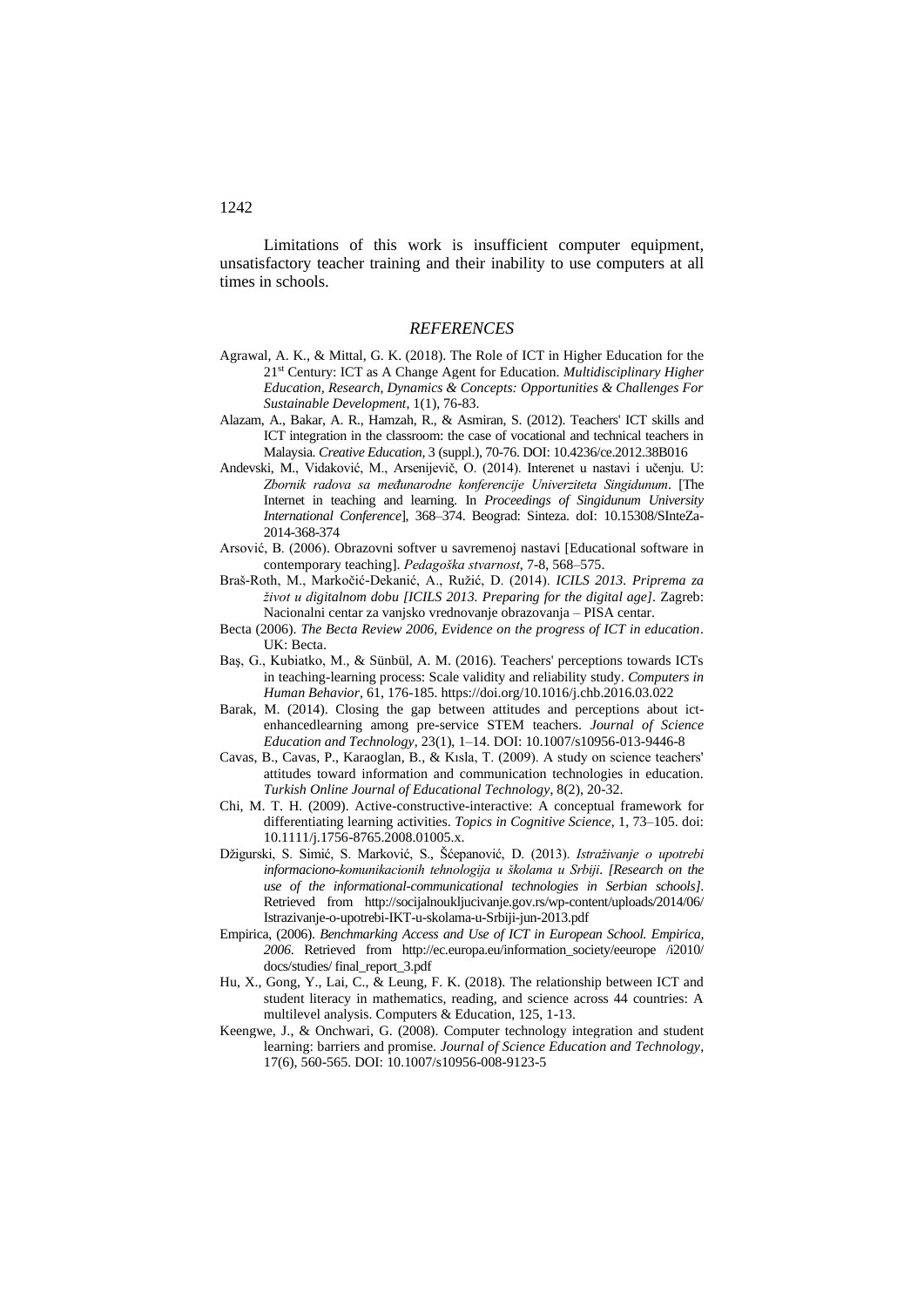- Liu, J., Hasson, E. P., & Barnett, Z. D., Zhang, P. (2011). A survey on computer science K-12 outreach: Teacher training programs. In: *Frontiers in Education Conference*. Rapid City, SD. doi:10.1109/FIE.2011.6143111.
- Lindberg, J. O., Olofsson, A. D., & Fransson, G. (2016). Contrasting views: Student and teacher perceptions on ICT in education. In: *ICICTE 2016. International Conference on Information and Communication Technologies in Education,* 1-10. Rhodes, Greece. Retrieved from [http://urn.kb.se/resolve?urn=urn:nbn:se:umu:](http://urn.kb.se/resolve?urn=urn:nbn:se:umu:diva-125399) [diva-125399](http://urn.kb.se/resolve?urn=urn:nbn:se:umu:diva-125399)
- Mercier, E. M., & Higgins, S. E. (2013). Collaborative learning with multi-touch technology: developing adaptive expertise. *Learning & Instruction*, 25(1), 13- 23. https://doi.org/10.1016/j.learninstruc.2012.10.004
- Mandić, D. (2010). *Internet tehnologije [Internet technologies].* Beograd. Čigoja štampa.
- Martinovic, D., & Zhang, Z. (2012). Situating ICT in the teacher education program: overcoming challenges, fulfilling expectations. *Teaching and Teacher Education*, 28(3), 461-469. doi: 10.1016/j.tate.2011.12.001
- OECD (2004). *Are students ready for a technology rich world? What PISA studies tell us*. France: OECD. Retrieved fro[m www.oecd.org/dataoecd/28/4/35995145.pdf](../Downloads/www.oecd.org/dataoecd/28/4/35995145.pdf)
- Rana, N. (2012). A study to assess teacher educators' attitudes towards technology integration in classrooms. *Journal of Educational Studies, Trends & Practices*. 2(2).
- She, H.C., & Lee, C.Q. (2008). SCCR digital learning system for scientific conceptual change and scientific reasoning. *Computers & Education*, 51, 724–742.
- Sipilä, K. (2014). Educational use of information and communications technology: Teachers' perspective. *Technology, Pedagogy and Education*, 23(2), 225-241. https://doi.org/10.1080/1475939X.2013.813407
- Schiler, J. (2003). Working with ICT: perceptions of Australian principals. *Journal of Educational Administration*, 41(3), 171-185. doi: 10.1108/09578230310464675
- Tondeur, J., Valcke, M., & Van Braak, J. (2008). A multidimensional approach to determinants of computer use in primary education: teacher and school characteristics. *Journal of Computer Assisted Learning*, 24(6), 494-506. doi: 10.1111/j.1365-2729.2008.00285.x
- Torff, B., & Tirotta, R. (2010). Interactive whiteboards produce small gains in elementary students' selfreported motivation in mathematics. *Computers & Education*, 54(2), 379-383. doi: 10.1016/j.compedu.2009.08.019
- Vasilijević, D. (2016). Social Networks In Education: Estimates and Expectations of Students. *Teme*, XL (4), 1241–1258. doi 10.22190 /TEME1604241V
- Voogt, J. J. (2010). Teacher factors associated with innovative curriculum goals and pedagogical practices: differences between extensive and non-extensive ICT using science teachers. *Journal of Computer Assisted Learning*, 26(6), 453- 464. https://doi.org/10.1111/j.1365-2729.2010.00373.x
- Wachira, P., & Keengwe, J. (2011). Technology integration barriers: Urban school mathematics teachers perspectives. *Journal of Science Education and Technology*, 20 (1), 17-25. doi: 10.1007/s10956-010-9230-y